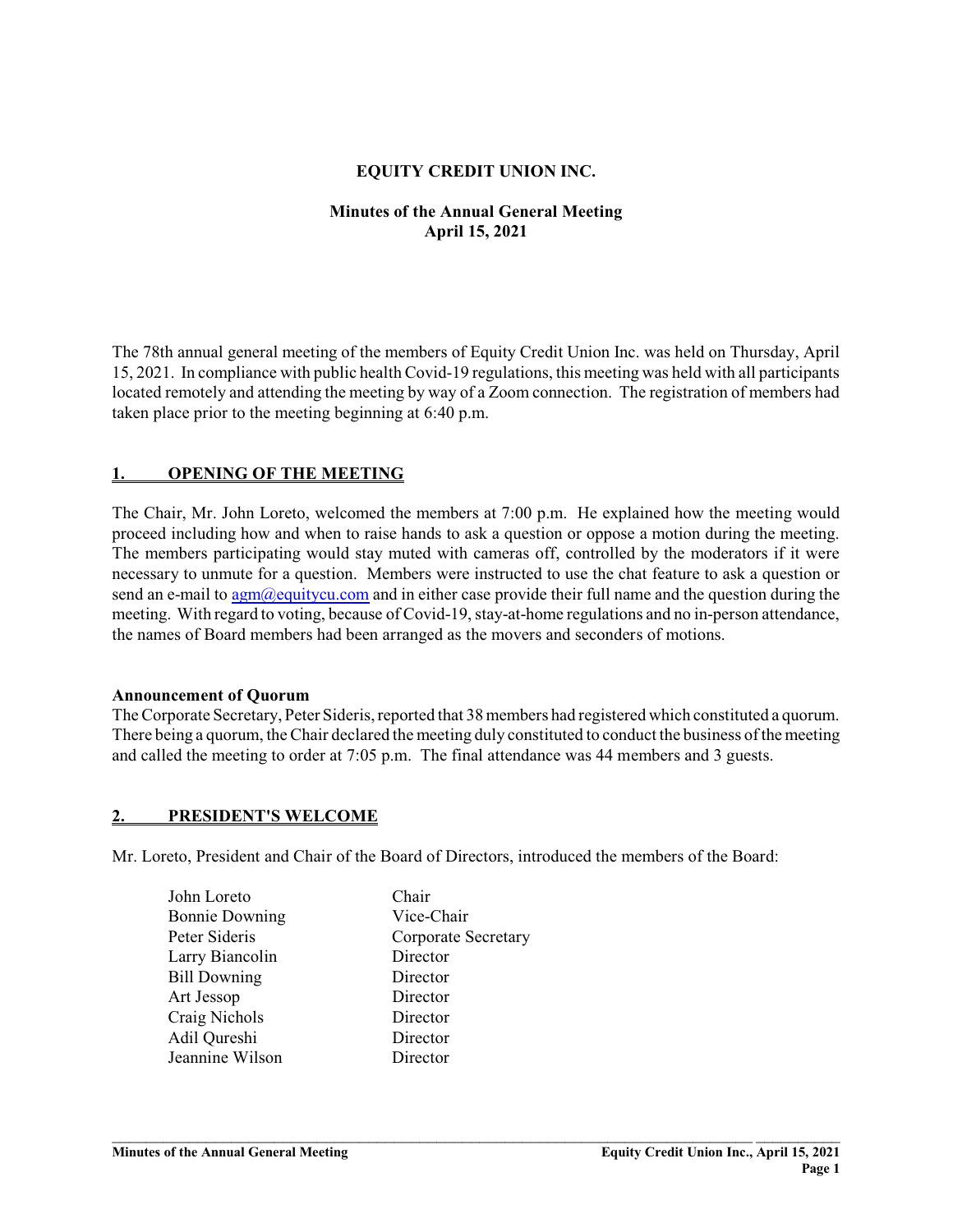The Chair then introduced the Credit Union's staff:

| Tom Dimson             | Chief Executive Officer        |
|------------------------|--------------------------------|
| Louise Robichaud       | Finance Manager                |
| Nancy Smith            | Manager, Lending Operations    |
| Paula Goncalves        | <b>Administration Manager</b>  |
| Joanne Key             | Mortgage and Loans Officer     |
| Gaetane Gilbert        | <b>Administration Officer</b>  |
| Shanique Wynter-Linton | Mortgage Administrator         |
| Debbie Saboe           | Member Services Representative |
| Jannette Pantalleresco | Member Services Representative |
| <b>Ruth Desroches</b>  | Member Services Representative |

The Chair welcomed and introduced the following guests:

| Helen Thomas | <b>FSRA</b> Representative   |
|--------------|------------------------------|
| Denise Jones | Auditor, Baker Tilly KDN LLP |
| Megan Hanzal | Auditor, Baker Tilly KDN LLP |
| Carol Lewis  | Recording Secretary          |

### **3. MINUTES OF THE PREVIOUS ANNUAL AND SPECIAL GENERAL MEETINGS**

The minutes of the 77th annual general meeting held June 23, 2020 and the special general meeting of members held October 14, 2020 had been distributed to the members for their review in advance of the meeting.

On a **motion** by Art Jessop, **seconded** by Bill Downing, **it was resolved** to adopt the minutes of the annual general meeting held June 23, 2020 and the special general meeting of members held October 14, 2020 as written. **The motion was carried unanimously**.

## **4. REPORTS**

#### **Report of the Board of Directors**

The Chair, John Loreto, reporting on behalf of the Board of Directors, presented the following report:

"As we enter into our 78th year and 11th year in Durham Region, Equity Credit Union continues to grow at an exciting rate, while maintaining strong profits. The year, 2020, was a difficult year for most; however, Equity Credit Union was not adversely affected. Targets were reached and the anticipated growth, while a little lower than expected, still reached a rate that was very positive. Profits exceeded expectations and our efficiency ratio remained one of the best in the Province.

In response to the Covid-19 outbreak, Equity took significant measures to protect both its employees and its members and these measures were quite successful with no cases tied to the credit union. The hard work of Tom Dimson and his team continues to be one of the most valuable assets we have for our members. The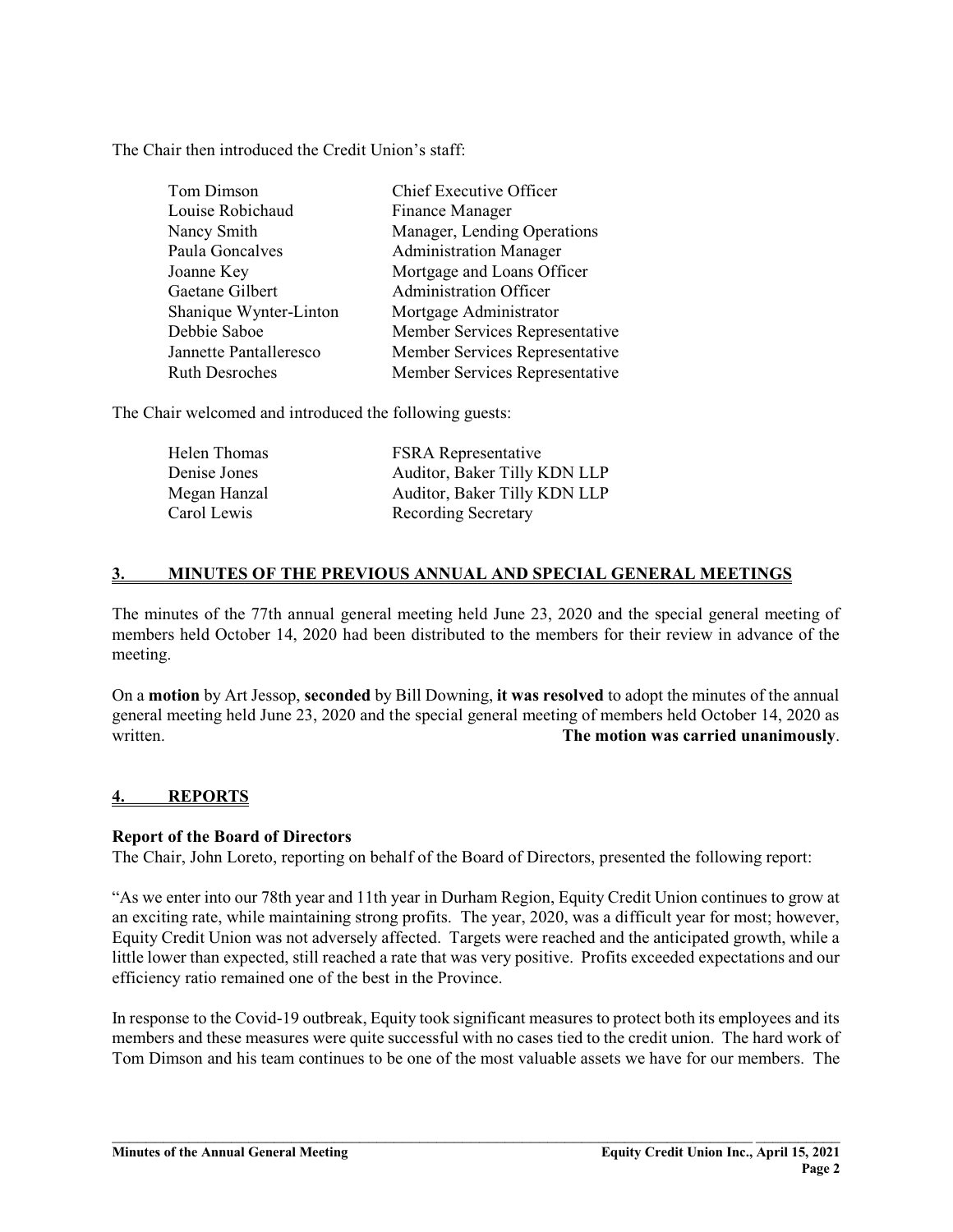addition of Louise Robichaud CPA, CA to our team, with her significant experience, has returned rewards and results much quicker than expected and we are excited to have Louise as part of the team.

Because of the pandemic, the Board of Directors has had to change the way in which tasks are performed with the use of virtual meetings. While virtual meetings have certain inherent weaknesses, the Board members worked hard to perform their duties to ensure that proper governance remained a priority.

Finally, during the year, Equity Credit Union with the assistance of Baker Tilly LLP carried out a detailed review of the security protocols for its information technology side of the business. Recommendations have been implemented and the process continues to be monitored and adjusted on a constant basis as required by Management. The result has been a significant enhancement of Equity's IT security protocols which will be boosted exponentially.

2021 is now under way and it is expected that the growth pattern that Equity has enjoyed since moving to Durham Region will continue, resulting in a continued strengthening of Equity's financial position. Such strengthening only adds to member value and service and all this could not be done without the support and trust of you, the members. Your continued belief in Equity is essential and greatly appreciated. As the Board and Staff we take our responsibility as your "eyes and ears" very seriously and work our hardest to live up to that trust every day. We wish you a safe and prosperous year."

On a **motion** by Bonnie Downing, **seconded** by Larry Biancolin, **it was resolved** to accept the Report of the The motion was carried unanimously.

### **Declaration of Dividend**

At this time, the Chair advised the members that a dividend of \$75 per member will be paid to members as listed and in good standing as at December 31, 2020 and will be paid by May 31, 2021.

## **Team Update**

Mr. Loreto congratulated Joanne Key and Debbie Saboe who were celebrating ten years of dedicated service as members of the credit union staff and stated that they are key parts of the credit union's efforts. He then welcomed Louise Robichaud who had joined the credit union as Finance Manager and commended her work in reporting and financial management.

#### **Report of the Chief Executive Officer**

Mr. Dimson welcomed the members and thanked them for attending the credit union's second virtual annual general meeting. In opening his report he thanked each and every member for their support and unprecedented commitment to the credit union during 2020 stating that as a result of that commitment, the credit union had completed another very successful year. He also thanked the staff and Board for their support during the past year when it was needed the most. He thanked John Loreto who had served as Chair of the Board in 2020 for his dedication in providing excellent leadership, governance and hard work.

Mr. Dimson then reviewed the Covid-19 pandemic stating that he was certain that everyone had heard enough about it and questioned how it could have happened all over the world. He thanked the members who worked with the credit union through such unprecedented times and explained thatCovid-19 had created new and difficult challenges for people everywhere. Across Canada governments, health officials, policy makers and regulators had collaborated to respond with relief measures and assistance to reduce the financial stress on the people in our communities and he was grateful that they had stepped up and taken action. At Equity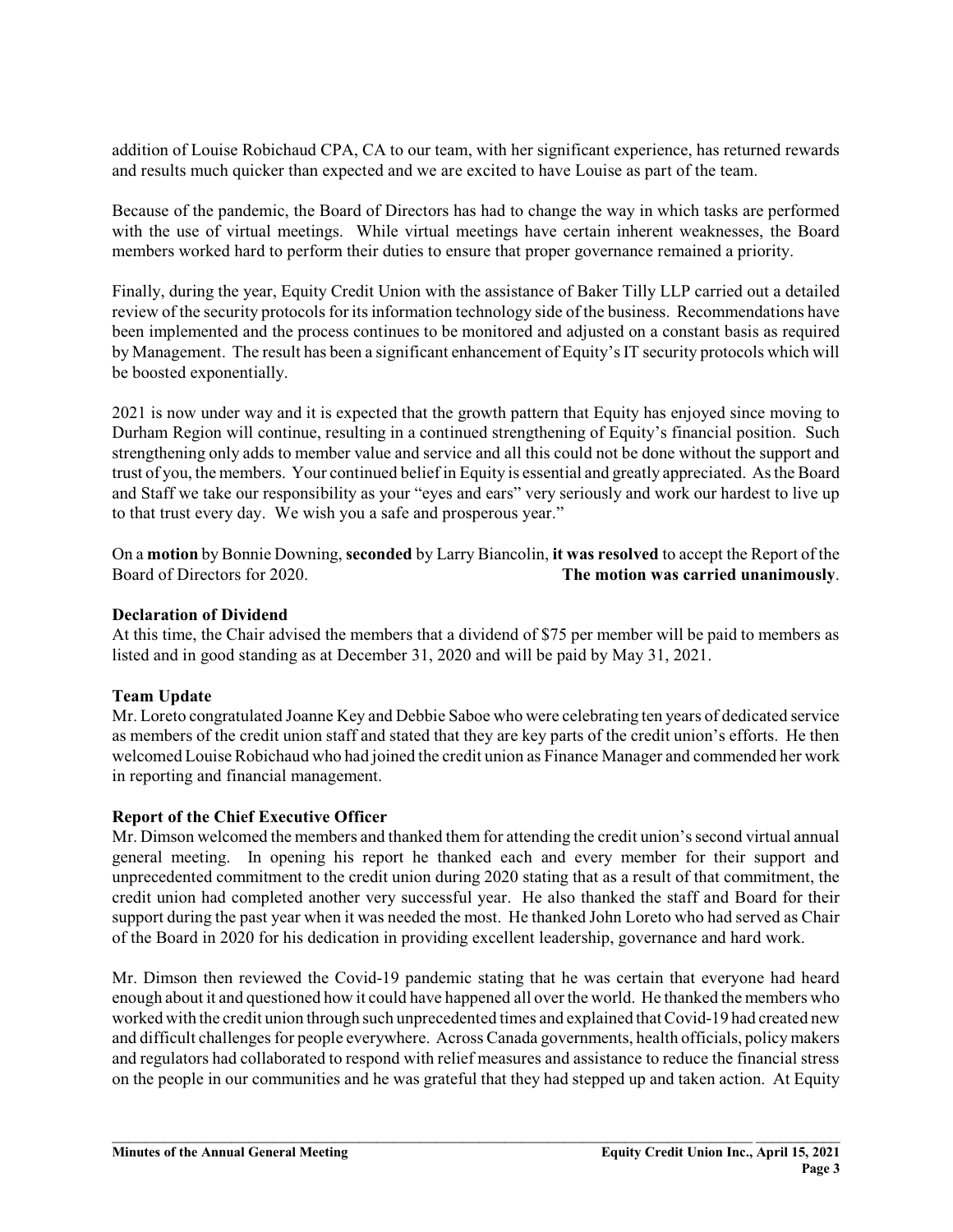Credit Union the safety and security of all the staff and the members had been the primary concern and a number of measures to "protect our home" had been taken. For members and partners, the credit union recognized that they had been navigating through a health crisis while feeling concern about their financial security and Equity was committed to doing what it was originally founded to do - help our members. Mr. Dimson stated that the credit union is here to help and will continue to work toward satisfactory solutions for members until this situation is resolved. He encouraged everyone to follow the public health guidelines stating that the credit union cares about members' safety and well-being. Noting that we are in this together, he stated that we will get through this together.

## **Co-operative Principles**:

- voluntary and open membership
- democratic member control
- member economic participation
- autonomy and independence
- education, training and information
- co-operation among co-operatives
- concern for community.

### **Co-operative Principles Applied**

The 2020 pandemic affected many of our members. We were proud to put our co-operative values to work and provided deferred payment arrangements to members affected. The lending department diligently and compassionately worked with the members and assisted 144 members involving \$64.6 million in loans representing 43 percent of all loans outstanding at the time. As of December 31, 2020, only nine mortgages remained in a deferred payment status for a total of \$2.6 million. At the end of March all deferred payment arrangements had been completed. Nancy Smith and her team, Shanique Wynter-Linton and Joanne Key, were congratulated and thanked for doing a tremendous job in handling the mortgage deferrals.

#### **Results of the 2020 Fiscal Year**

Mr. Dimson stated that overall for 2020 he was proud to report that the credit union had continued to realize strong growth in assets, operating income and net income. The credit union had also continued to build on a foundation of strength while enjoying record performance in 2020 and had the capital, systems and staff in place to continue its growth. It had been a total team effort by the Board and Staff. He then reported the following financial results in 2020:

- Net membership had declined slightly by 35 members.
- Assets had increased by \$35.5 million, a 20 percent increase.
- C Deposits had increased by \$33.1 million, a 21 percent increase. Mr. Dimson thanked Paula Goncalves, Debbie Saboe, Gaetane Gilbert and Jannette Pantalleresco for their hard work in attracting and retaining deposits.
- The credit portfolio had increased by \$18.6 million, a 12 percent increase.
- Mortgages had increased by \$19.2 million, a 12 percent increase.
- Commercial mortgages had decreased by \$441,000.
- Personal loans had decreased by \$144,000.
- Net comprehensive income of \$2 million was an increase of \$400,000 from 2019.
- C Capital continued to increase and grow stronger at \$12.3 million up by \$2 million from 2019. The capital ratio of 5.90 percent was the same as at the 2019 year end. This excellent growth had no effect on the capital ratio for which the regulatory requirement is a minimum of 4 percent. Mr.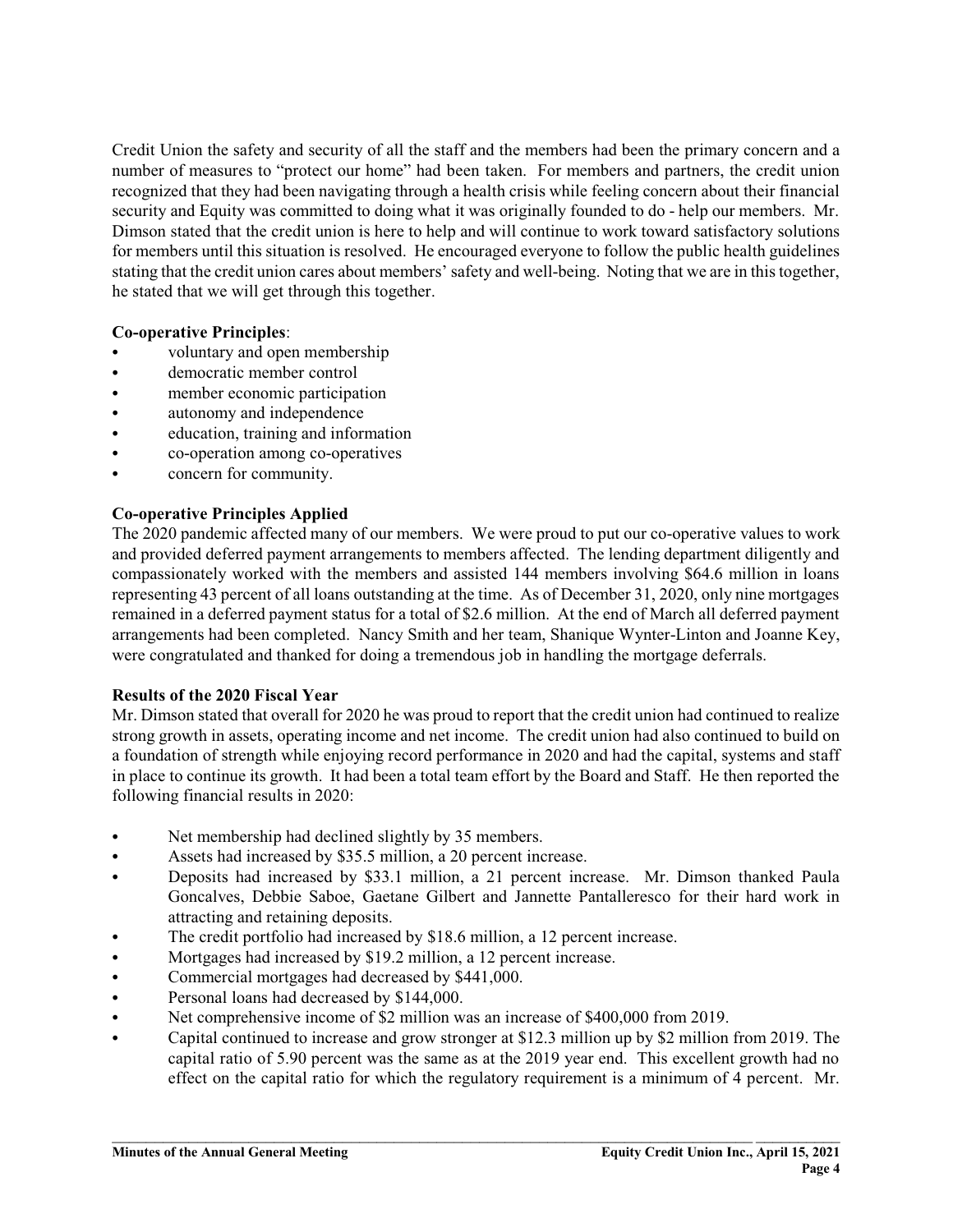Dimson thanked Louise Robichaud for keeping him on target to ensure that the credit union maintained appropriate capital levels.

Mr. Dimson stated that the growth in assets is a key driver for the credit union's long-term strength and further, growth in members' deposits was also critical to the credit union's ability to finance members' borrowing needs. In reviewing the slides, Mr. Dimson commented on the following results:

- C Total assets as at December 31, 2020 were \$209 million compared to \$173.7 million in 2019 which continued the steady increase of approximately 20% per year over the past five years.
- The mix of assets or cash equivalents indicated 85.2% in residential mortgages.
- Profit in 2020 was \$2,019,000 up from \$1,587,400 in 2019.
- Loans to members indicated conventional mortgages at 63.4%, insured mortgages 27%, merit lines 9.6% and loans 0.4%.
- The mix of liabilities included term deposits 64%, equity 6%, RRSP 12%, and TFSA 7%.
- Member deposits increased from \$161.0 million in 2019 to \$194.1 million in 2020.
- Income mix was mortgage interest at 96.5%, loan interest 2.4%, investment interest 0.6% and other  $0.6\%$ .
- Expense mix was operating  $23.3\%$ , term deposit interest 46.7%, other 12.7%, RRSP interest 9.1%, TFSA interest 4.4%, RRIF interest, 3.5%, savings interest 0.3%.
- C Bad debt expense was \$62,297 in 2020 compared to \$124,523 in 2019; however, of the \$62,297 amount, \$60,000 had been put into the credit union's general reserve allowance. The credit union had realized only \$2,297 in bad debt which was written off.

Mr. Dimson referred briefly to the credit union's excellent efficiency rating of 43 percent in 2020 compared to 45 percent in the previous year and the industry average of 85 percent. He explained that the lower the percentage the better the efficiency of the credit union's performance which put Equity Credit Union as one of the best of all Ontario credit unions.

With regard to deposit insurance, Mr. Dimson reminded the members that non-registered deposits are insured to a maximum of \$250,000 per member and that registered products including RRSPs, RRIFs and TFSAs carry unlimited insurance.

#### **Outlook for 2021**

Mr. Dimson stated that in these pandemic-related and unprecedented times the credit union will continue to take a very cautious view looking ahead. He noted that the current unemployment situation was improving somewhat, the housing market was very strong although the rate of inflation was ticking up slightly. The Bank of Canada had stated that it will maintain the overnight lending rate at 0.25 bps and that there would be no movement in that rate until the end of 2022. The economy was continuing in a period of low interest rates -- good for borrowers but not so good for savers. The credit union's strategic plan is to increase its balance sheet to over \$230 million by year end through a combination of mortgage growth and deposit growth. Growth in membership had been budgetted at a net 100. Mr. Dimson stated that it will be very beneficial to have as many people as possible get the vaccine.

Mr. Dimson advised that for the first three months of 2021, the following strong results were positive markers as the credit union waded through continuing choppy and uncharted waters: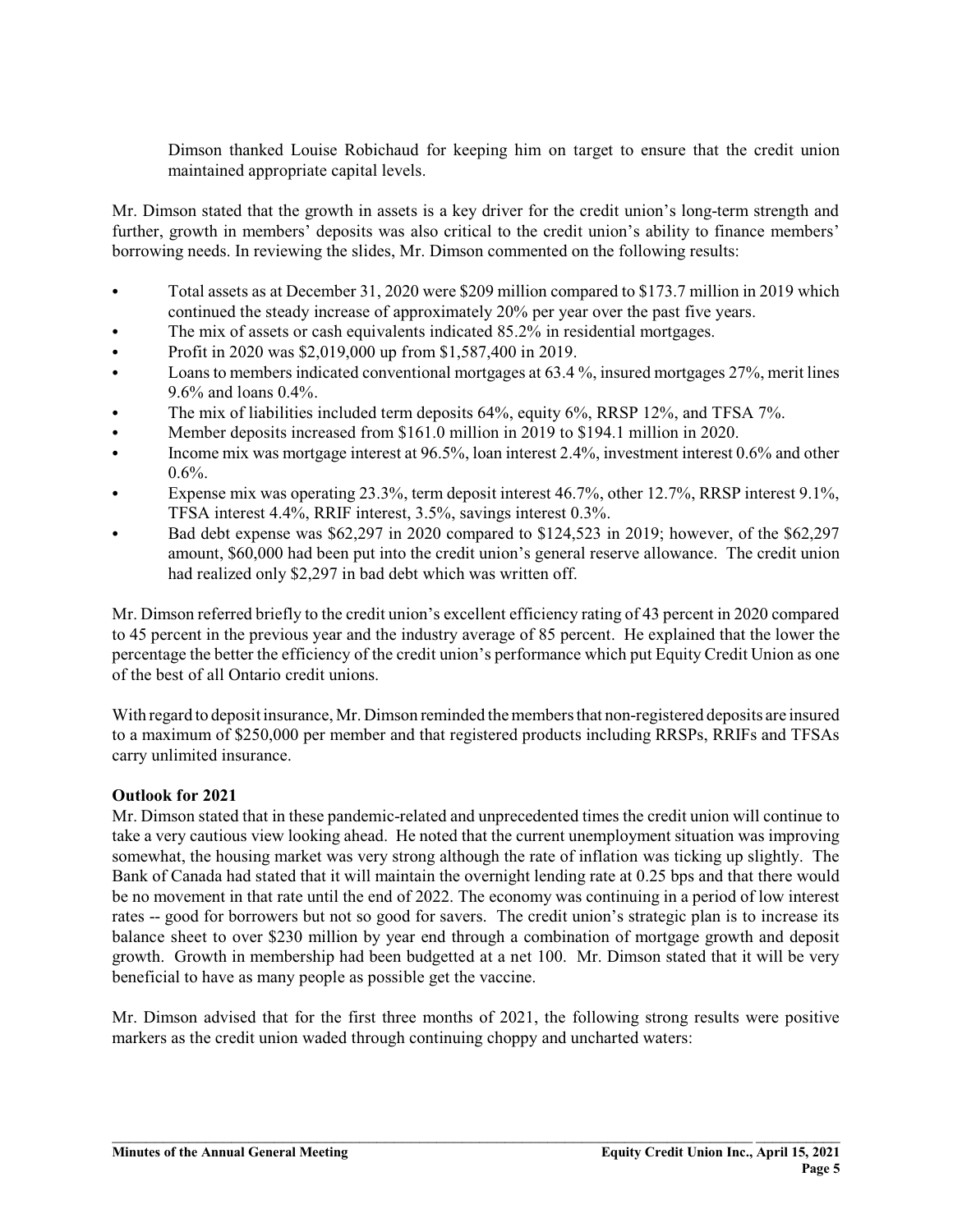- Net income was ahead of budget by more than \$220,000, approximately 42 percent above budget.
- The balance sheet had increased since the end of 2019 by approximately \$13 million or 6 percent.
- Liquidity levels had been increased to meet any unforeseen circumstances that may arrive.

Mr. Dimson stated that, based on these very positive results, the Board and Staff will continue to be committed to working through these difficult times to ensure that the credit union remains a strong and viable financial institution for years to come and will continue to assist members by telephone, in person with physical distancing or through the internet. The Board and Staff will remain committed to ensuring that the credit union cultivate confidence in its members. With regard to the economy which was still concerning, Mr. Dimson stated that the credit union will deal with the challenges of more players in the financial marketplace -- that is, more banks and more alternatives for people. He emphasized that Equity wants to be #1 with its members and, in that regard, will continue to find ways to provide friendly delivery channels for members, banking by convenience and eliminating geographical distance as a hurdle to doing business.

Mr. Dimson pointed out that the credit union's growth by way of the virtual side of the business had grown again this year with free electronic banking 24 hours a day, 7 days a week by telephone or internet. Further, the credit union is set up with The Exchange Network which members can use to make deposits and withdrawals at certain designated ATMs without having to pay a surcharge which is important for members who do not live close to the credit union. Information on The Exchange Network, which is linked to the credit union's website, will indicate the ATMs close to members' homes or workplaces. Mr. Dimson emphasized that the credit union will maintain its no-fee policy, no-service charge policies including electronic transfer capability unlike competitors that boast of billion dollar profits. It will also continue to provide competitive interest rates on deposits, mortgages and loans to increase Shareholders' wealth. In addition, the credit union will continue:

- to examine new products and services;
- to look at ways to be a "1-stop" financial supermarket for members;
- to attract new members and increase mortgage and loan portfolios as well as deposits;
- increase membership to increase the overall asset size of the credit union to enhance overall stability;
- continue the credit union's relationship with members in 2021, provide them with the professional, courteous service they deserve and build relationships for life.

Mr. Dimson stated that standing still is a step back and therefore it is necessary that the credit union not maintain the status quo but move forward. Stating that Equity Credit Union is a community credit union he asked the members to refer their friends as well as family members as there is no better way to build than "word of mouth" advertising by satisfied members.

Questions and comments were invited:

- 1. In response to a question fromNickDimson concerning commercialmortgages, Mr. Dimson advised that the credit union does fund commercial mortgages for members purchasing rental properties. He explained that they must be categorized as commercial as per the requirement of the regulators adding that traditional commercial lending is more complex and thus requires more advanced underwriting skills. He stated further that the credit union's focus is on retail banking.
- 2. John Lotoski referred to the Lending Manager's report and advised that on the second line the reference to "167 new loans" should read 168 new loans. On the same line the figure stating "194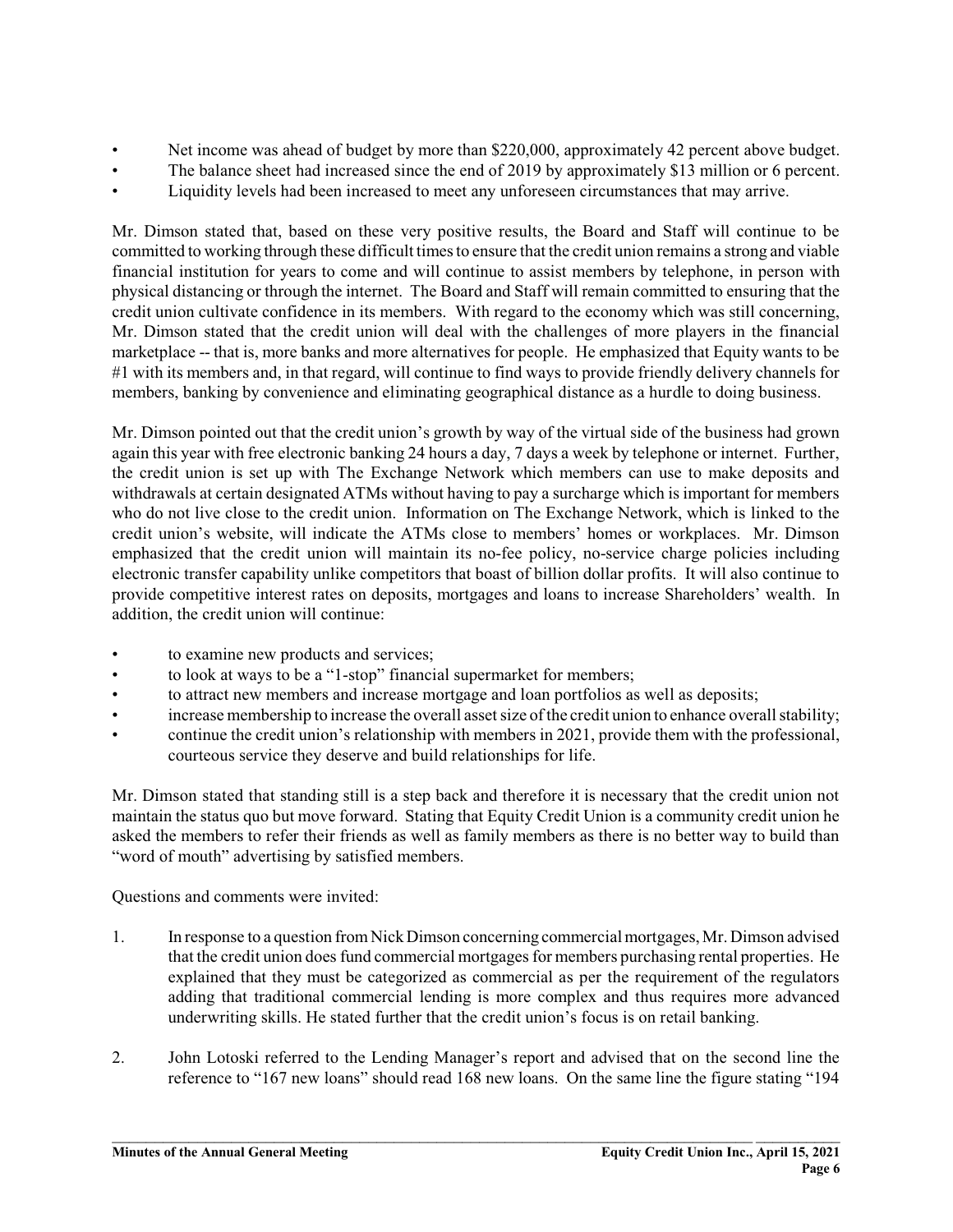mortgages" should read 184 loans for the number of loans in 2019. Mr. Dimson stated that he would check the figures.

On a **motion** by Peter Sideris, **seconded** by Jeannine Wilson, **it was resolved** to accept the report of the Chief Executive Officer for 2020. **The motion was carried unanimously**.

### **Report of the Manager of Lending Operations**

Nancy Smith, Manager of Lending Operations, presented the following report:

During the year 2020, the credit union received a total of 350 loan applications compared to 403 in 2019. Of these, 167 new loans totalling \$66 million were granted to members compared to 194 loans for \$60 million in 2019; 183 were denied compared to 209 in 2019. The loan categories were:

|                                    | 2020    |                    | 2019      |                    |
|------------------------------------|---------|--------------------|-----------|--------------------|
| Category                           | # loans | \$ amounts granted | $#$ loans | \$ amounts granted |
| residential mortgages/merit lines  | 149     | \$65 million       | 160       | \$60 million       |
| commercial mortgages               | 2       | \$175 thousand     |           | \$80 thousand      |
| personal loans and lines of credit | 17      | \$944 thousand     | 23        | \$582 thousand     |

At year end, the total loans outstanding were \$173 million compared to \$154 million in 2019. This resulted in an overall increase of \$19 million or 12 percent. As at December 31, 2020, there was one impaired loan totalling \$860 compared to one for the prior year for \$3,000. There were no mortgages classed as impaired compared to two in the prior year for \$1 million.

In 2020 the credit union provided 144 deferred mortgage payment arrangements to members due to the impact of Covid-19 on the members for a total mortgage loan amount of \$64.6 million. As of December 31st, there were nine mortgages under deferred payment arrangement for a total of \$2.6 million and none as of the end of March 2021. The net delinquency ratio remained low at essentially zero. The credit union wrote off \$1,000 in loan bad debts and charged a provision of \$62,000 to operations compared to \$124,000 forthe prior year. The credit union had set aside a provision for credit losses of \$475,000 which represented 0.28 percent of the total loans outstanding. This provision is believed to be reasonable for the credit union's portfolio.

Ms. Smith thanked the members for their business and stated that she looked forward to serving them in the future. She thanked Joanne Key and Shanique Wynter-Linton for their hard work in handling the mortgage deferrals stating that they had done a great job.

There were no questions or comments.

On a **motion** by Adil Qureshi, **seconded** by Craig Nichols, **it was resolved** to accept the report of the Manager of Lending Operations for 2020. **The motion was carried unanimously**.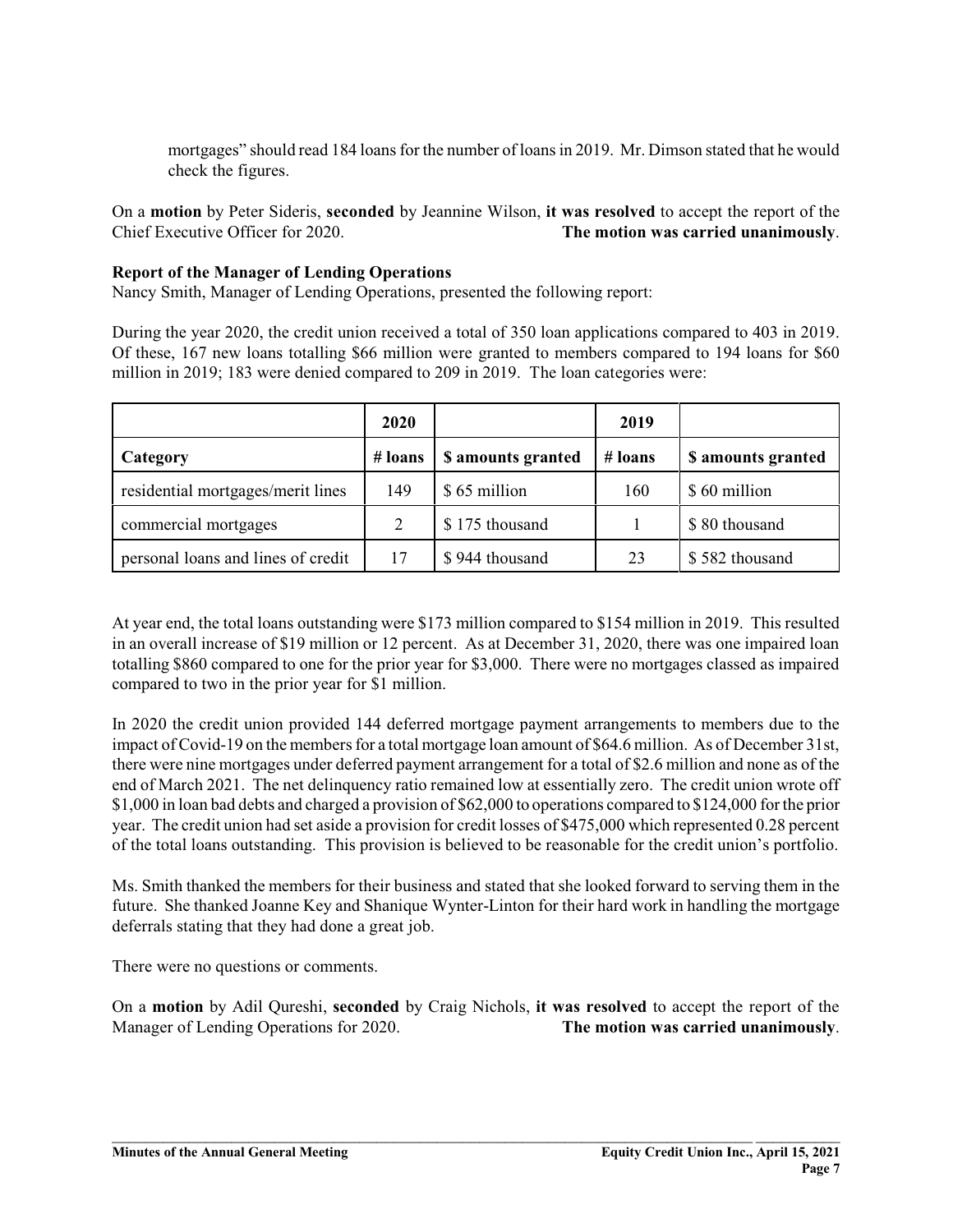## **Report of the Audit Committee**

Jeannine Wilson, Chair of the Audit Committee, advised that the Audit Committee, comprised of three Directors, herself, Larry Biancolin and Bill Downing and Tom Dimson, held five meetings during 2020. It arranges its agenda so that on an annual basis, the following duties are performed and appropriate action is taken as a result thereof:

- Review the policies, procedures and controls relating to legislative compliance with particular focus on capital adequacy, risk weighting of assets and liquidity;
- Review the quarterly reports prepared by the Internal Auditor regarding internal controls and policy compliance;
- Recommend the appointment of the External Auditor to the Board of Directors and the members at the annual general meeting and at the special meeting that had to be held;
- Review the qualifications, independence and performance of the auditors;
- C Serve as the principle communication link between the External Auditor and the Board of Directors and, in particular, review and agree to the Auditor's Terms of Engagement and Scope of Audit;
- Review the requirements for adherence to the new accounting policies as they relate to International Financial Reporting Standards (IFRS).

The Audit Committee conducted its affairs in accordance with the Credit Unions and Caisses Populaires Act (the "Act") and regulations as well as the credit union's by-laws. It is worthy to note that there was a change of auditors this year and we welcome Baker Tilly as the new external auditor of the credit union. The Audit Committee issues reports and make recommendations to the Board of Directors or senior management as appropriate with respect to the matters outlined above and follows up to ensure that the recommendations are considered and implemented.

The Audit Committee is pleased to report to the members that it receives full cooperation and support from Management to enable it to play an effective role in improving the quality of financial reporting to the members and enhancing the overall control structure of the credit union. There are no significant recommendations made by the Audit Committee that have not been either implemented or are in the process of being implemented. In addition, there are no matters which the Audit Committee believes should be reported to members, nor are there any further matters which are required to be disclosed pursuant to the Act or the regulations thereto.

There were no questions or comments.

### On a **motion** by Art Jessop, **seconded** by Bonnie Downing, **it was resolved** to accept the report of the Audit Committee for 2020. **The motion was carried unanimously**.

At this time, Jeannine Wilson, as Chair of the Audit Committee, introduced Megan Hanzal of Baker Tilly to present the External Auditor's report.

#### **Auditor's Report for 2020**

The Chair called upon the Auditor, Megan Hanzal, representing Baker Tilly KDN LLP, Chartered Accountants, to present the Auditor's Report.

Ms. Hanzal stated that Baker Tilly had been appointed by the credit union's members at a special meeting of the members on October 14, 2020 to provide an audit report of the credit union's financial statements for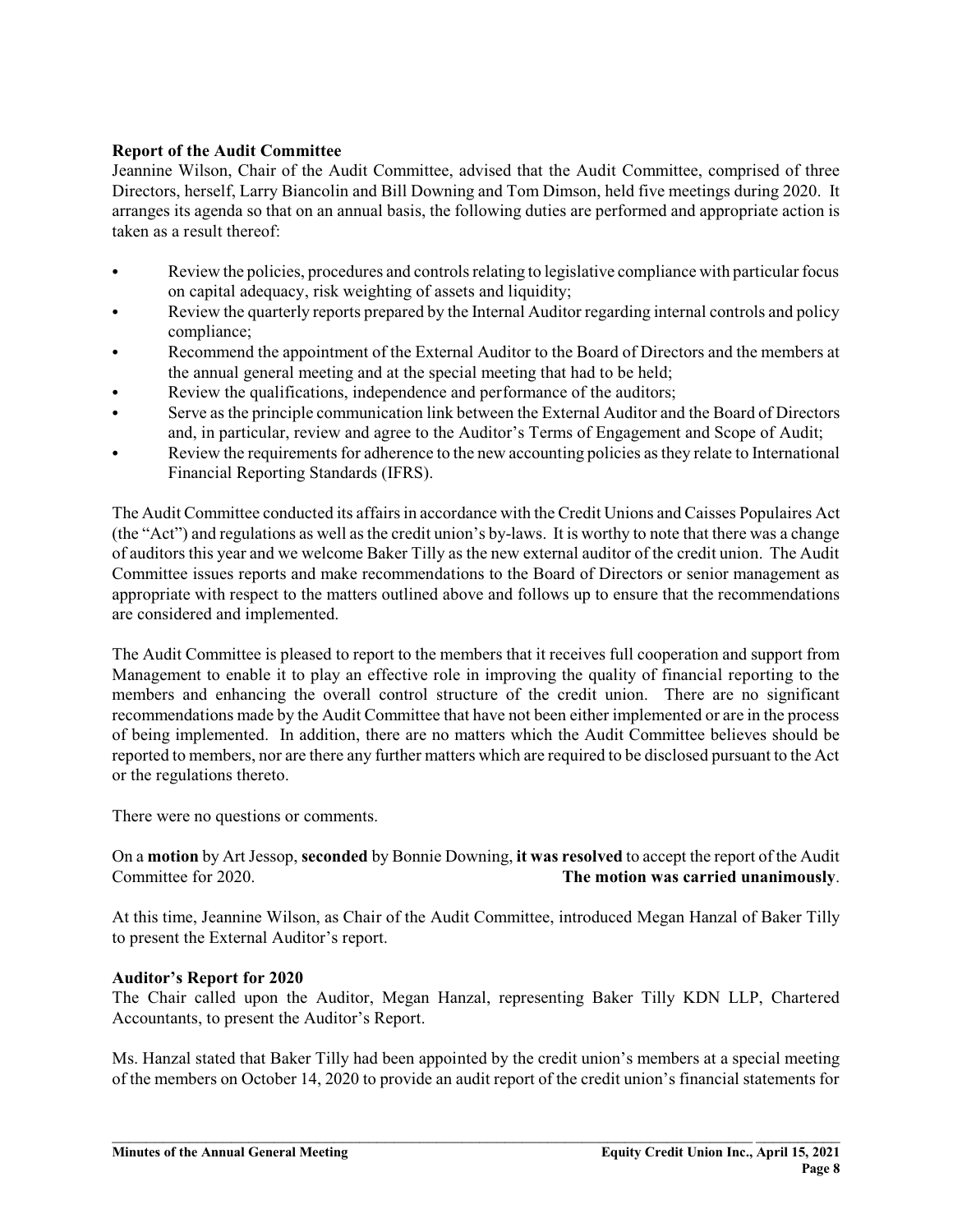the fiscal year ended December 31, 2020. She advised that the financial statements were free from material misstatement and in compliance with IFRS reporting standards. The audit process had confirmed information from outside sources and had considered the credit union's internal controls which were found to be sufficient and appropriate. Baker Tilly had issued a clean audit opinion.

Referring to the statement of financial position, Ms. Hanzal noted approximately \$210 million in assets and approximately \$198 million in liabilities, an increase in net assets of approximately \$12 million which represented a \$1 million increase year-over-year due mainly to the mortgage business. Ms. Hanzal also drew attention to the credit union's overall income of just over \$2 million at \$2,019,054. Also from the statement of financial position Ms. Hanzal pointed out the increase of approximately \$21 million in cash and cash equivalents from \$7,435,350 in 2019 to \$28,668,465 in 2020.

There were no questions for the Auditor.

On a **motion** by Bill Downing, **seconded** by Bonnie Downing, **it was resolved** that the audited financial statements for the fiscal year ended December 31, 2020, be approved as presented.

#### **The motion was carried unanimously**.

# **5. APPOINTMENT OF AUDITOR**

Jeannine Wilson, Chair of the Audit Committee, stated that the committee wished to recommend the reappointment of Baker Tilly KDN LLP, Chartered Accountants, for the fiscal year ending December 31, 2021.

On a **motion** by Jeannine Wilson, **seconded** by LarryBiancolin, **it was resolved** that Baker Tilly KDN LLP, Chartered Accountants, be appointed as Auditor of Equity Credit Union Inc. for the fiscal year ending December 31, 2021. **The motion was carried unanimously**.

Mr. Loreto thanked Ms. Hanzal and Ms. Jones of Baker Tilly and congratulated them for their fine service. He stated that the audit went well between the auditors and the staff adding that the credit union will look forward to working with them again next year.

## **6. ELECTION OF DIRECTORS**

Bill Downing, Chair of the Nominating Committee, presented the committee's report. He advised that the voting to elect Directors to the Board had been carried out on line from April 9th to 22nd in compliance with public health regulations concerning the Covid-19 pandemic. There were six candidates for three positions open on the Board, all for three-year terms:

| John Loreto     |  |
|-----------------|--|
| Larry Biancolin |  |
| Craig Nichols   |  |

Vishal Pua Frank Chomicz Roger Morris

Mr. Downing advised that John Loreto, Larry Biancolin and Craig Nichols had been re-elected for three year terms. He thanked Vishal Pua, Frank Chomicz and Roger Morris for their interest in serving as Directors.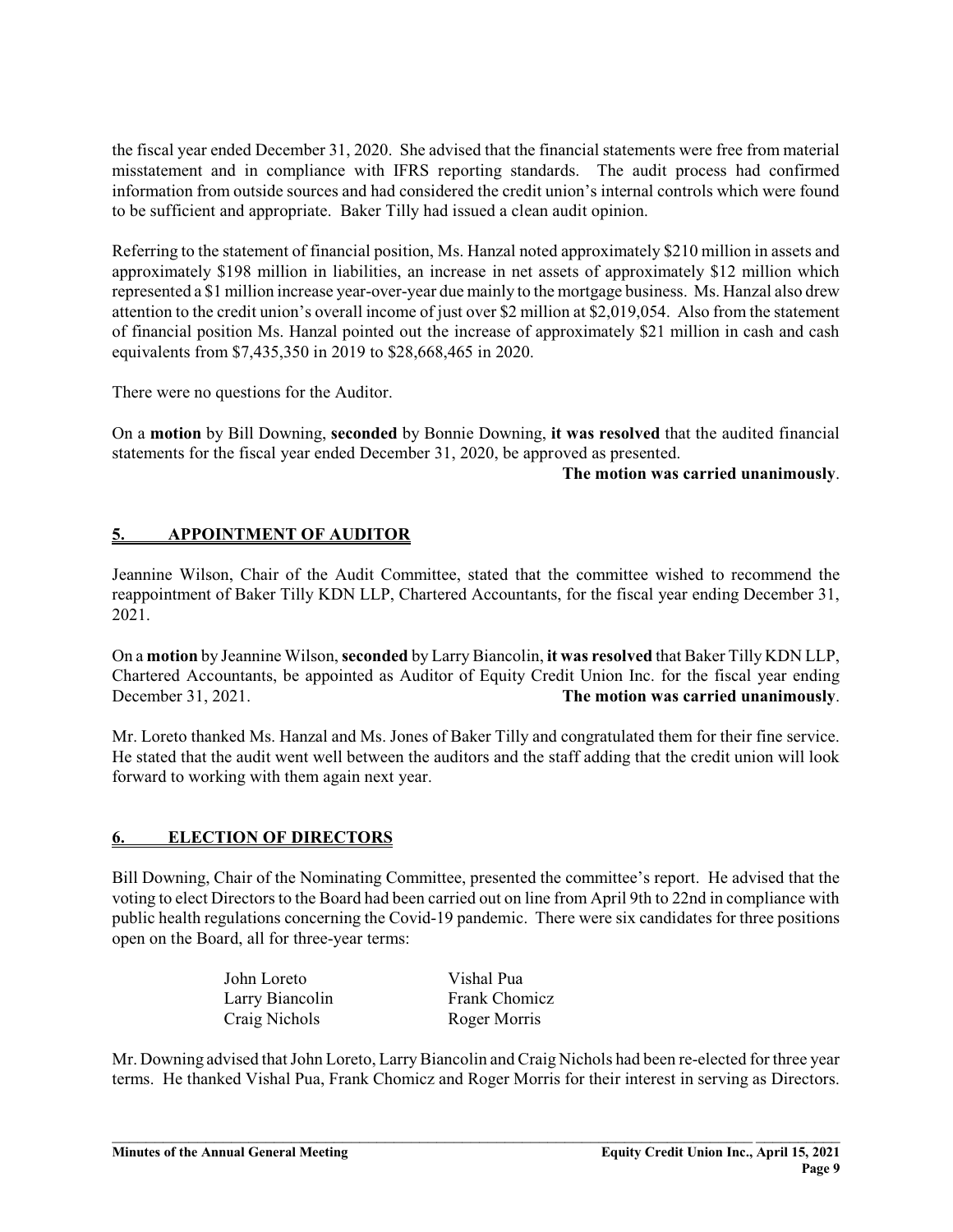On a **motion** by Peter Sideris, **seconded** by Art Jessop, **it was resolved** to destroy the ballots for the 2021 election of Directors. **The motion was carried unanimously**.

Mr. Loreto thanked Mr. Pua, Mr. Chomicz and Mr. Morris for their interest in, and willingness to serve, as members of the Board of Directors. He stated that it involved a lot of work but was very rewarding and worthwhile and he asked them not to be discouraged in not having been elected. He then thanked all candidates and hoped they would all maintain their interest in the years to come.

### **7. UNFINISHED BUSINESS**

There were no items of unfinished or other business.

#### **8. NEW BUSINESS**

There were no items to be discussed as new business.

### **9. TERMINATION OF THE MEETING**

There being no further questions or comments, and the business of the meeting having been completed, the Chair thanked the members and guests for attending this virtual annual meeting stating that hopefully, the annual general meeting would have members meeting face-to-face. He then called for a motion to terminate the meeting.

On a **motion** by Art Jessop, **it was resolved** at 7:52 p.m. to terminate the 78th annual general meeting of Equity Credit Union Inc. **The motion was carried unanimously**.

 $\_$  , and the contribution of  $\_$  , and  $\_$  , and  $\_$  , and  $\_$  , and  $\_$  , and  $\_$  , and  $\_$  , and  $\_$ 

\_\_\_\_\_\_\_\_\_\_\_\_\_\_\_\_\_\_\_\_\_\_\_\_\_\_\_\_\_\_\_\_\_\_\_\_\_\_\_\_\_\_\_\_\_\_\_\_\_\_\_\_\_\_\_\_\_\_\_\_\_\_\_\_\_\_\_\_\_\_\_\_\_\_\_ \_\_\_\_\_\_\_\_\_\_

CL/cl

Chair Corporate Secretary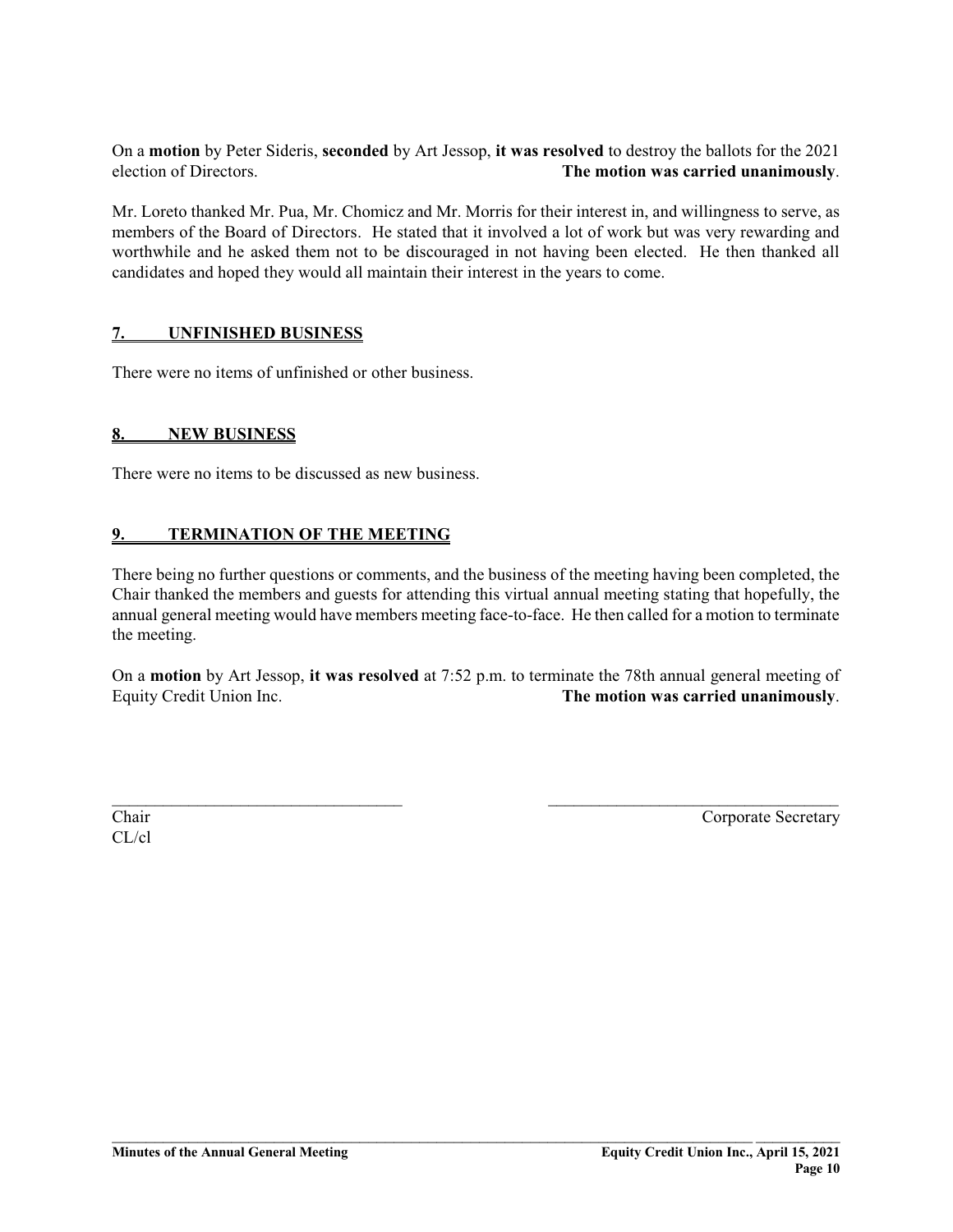### **EQUITY CREDIT UNION INC.**

## **LIST OF MOTIONS Annual General Meeting, April 15, 2021**

#### 1. **Approval of Minutes**

On a **motion** by Art Jessop, **seconded** by Bill Downing, **it was resolved** to adopt the minutes of the Annual General Meeting held June 23, 2020. **The motion was carried unanimously**.

#### 2. **Approval of Report of Board of Directors**

On a **motion** by Bonnie Downing, **seconded** by Larry Biancolin, **it was resolved** to accept the Report of the Board of Directors for 2020. **The motion was carried unanimously**.

#### 3. **Approval of the Report of the Chief Executive Officer**

On a **motion** by Peter Sideris, **seconded** by Jeannine Wilson, **it was resolved** to accept the report of the Chief Executive Officer for 2020. **The motion was carried unanimously**.

#### 4. **Approval of the Report of the Manager of Lending Operations**

On a **motion** by Adil Qureshi, **seconded** by Craig Nichols, **it was resolved** to accept the report of the Manager of Lending Operations for 2020. **The motion was carried unanimously**.

## 5. **Approval of the Report of the Audit Committee**

On a **motion** by Art Jessop, **seconded** by Bonnie Downing, **it was resolved** to accept the report of the Audit Committee for 2020. **The motion was carried unanimously**.

#### 6. **Approval of Auditor's Report**

On a **motion** by Bill Downing, **seconded** by Bonnie Downing, **it was resolved** that the audited financial statements for the fiscal year ended December 31, 2020 be approved as presented.

**The motion was carried unanimously**.

## 7. **Appointment of Auditor**

On a **motion** by Jeannine Wilson, **seconded** by Larry Biancolin, **it was resolved** that Baker Tilly KDN LLP, Chartered Accountants, be appointed as Auditor of the Credit Union for the fiscal year ending December 31, 2021. **The motion was carried unanimously**.